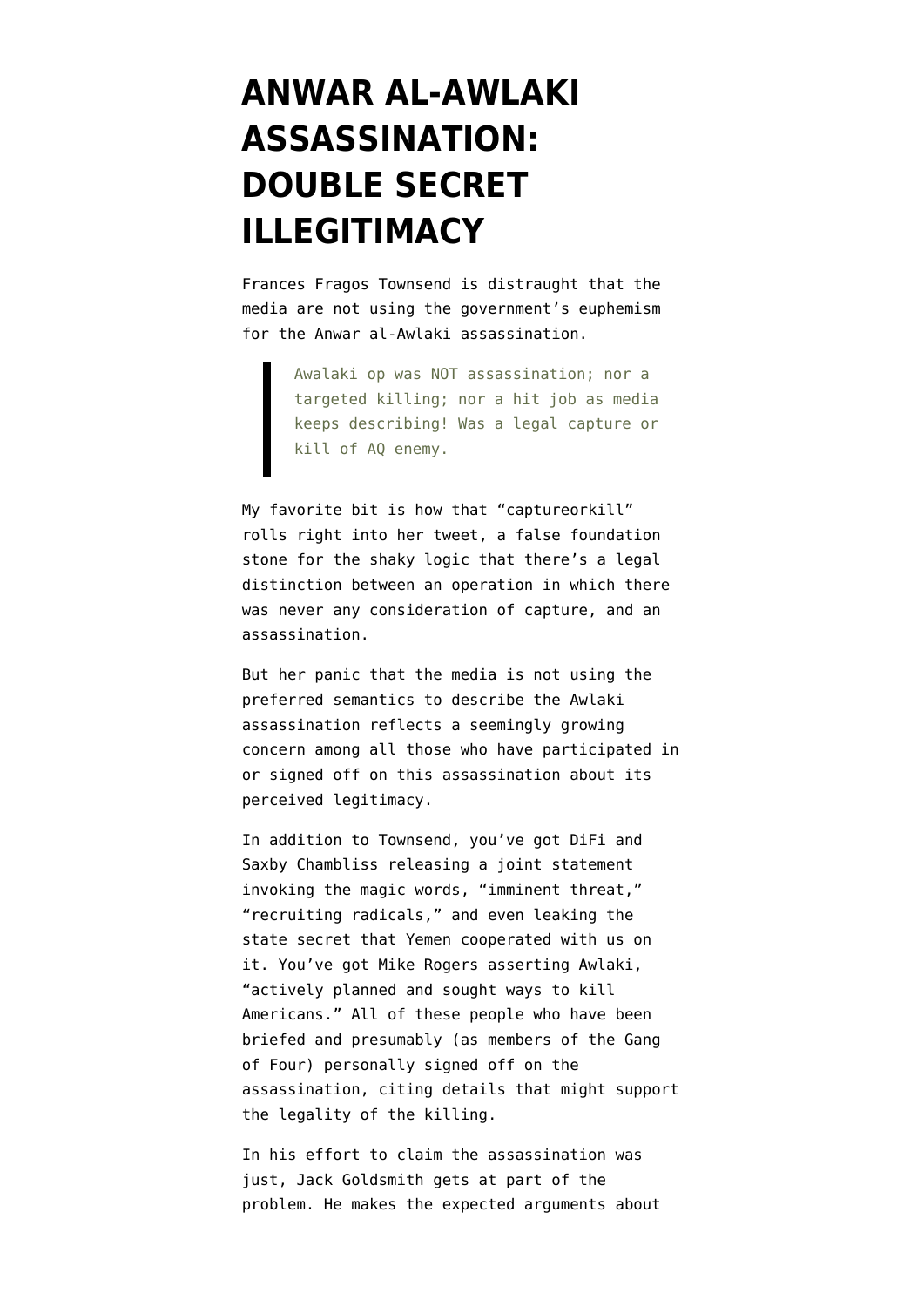what a careful process the Obama Administration uses before approving an assassination:

- Citing [Judge John Bates'](http://www.emptywheel.net/2010/12/07/as-expected-judge-bates-punts-on-rule-of-law/) [punt](http://www.emptywheel.net/2010/12/07/as-expected-judge-bates-punts-on-rule-of-law/) to the political branches on the issue, all the while claiming what Bates referred to as an "assassination" is not one
- Arguing that killing people outside of an area against which we've declared war is legal "because the other country consents to them or is unable or unwilling to check the terrorist threat, thereby bringing America's right to self-defense into play"
- **Asserting** that Administration strikes "distinguish civilians from attack and use only proportionate force"

But, as Goldsmith admits,

Such caution, however, does not guarantee legitimacy at home or abroad.

And while his argument self-destructs precisely where he invokes the Administration's claims over any real proof, Goldsmith at least implicitly admits the reason why having Townsend and Chambliss and DiFi and Rogers and himself assuring us this attack was legal is not enough to make it legitimate: secrecy.

> [T]he Obama administration has gone to unusual lengths, consistent with the need to protect intelligence, to explain the basis for and limits on its actions.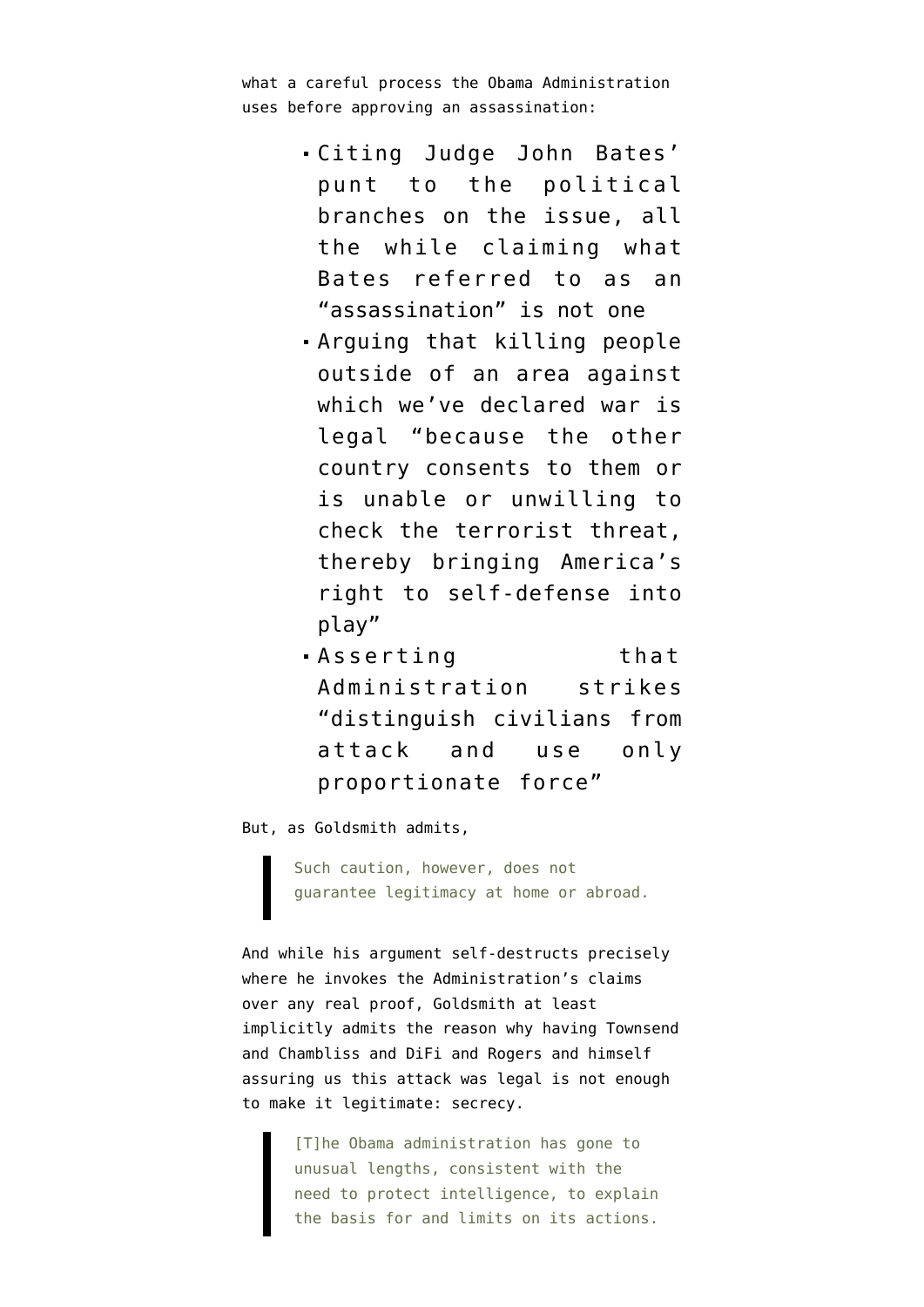## [snip]

It can perhaps release a bit more information about the basis for its targeted strikes. It is doubtful, however, that more transparency or more elaborate legal arguments will change many minds, since the goal of drone critics is to end their use altogether (outside of Afghanistan). [my emphasis]

As Goldsmith's own rationalization for the legality of this attack makes clear, the attack is only legal if Yemen consents OR is unable OR unwilling (leaving aside the question of imminence, which at least DiFi and Chambliss were honest enough to mention). So too must the attack distinguish between a civilian–perhaps someone engaging in First Amendment protected speech, however loathsome–and someone who is truly operational.

And while the government may well have been able to prove all those things with Awlaki (though probably not the imminence bit Goldsmith ignores), it chose not to.

It had the opportunity to do so, and chose not to avail itself of that opportunity.

The Administration very specifically and deliberately [told a court](http://www.emptywheel.net/2011/09/30/lots-of-senior-officials-spilling-state-secrets-today/) that precisely the things needed to prove the operation was legal–whether Yemen was cooperating and precisely what Awlaki had done to amount to operational activity, not to mention what the CIA's role in this assassination was–were state secrets. Particularly given the growing number of times (with Reynolds, Arar, Horn, al-Haramain, and Jeppesen) when the government has demonstrably invoked state secrets to hide illegal activity, the fact that the government has claimed precisely these critical details to be secret in this case only make its claims the killing was legal that much more dubious.

Critical thinkers must assume, given the government's use of state secrets in recent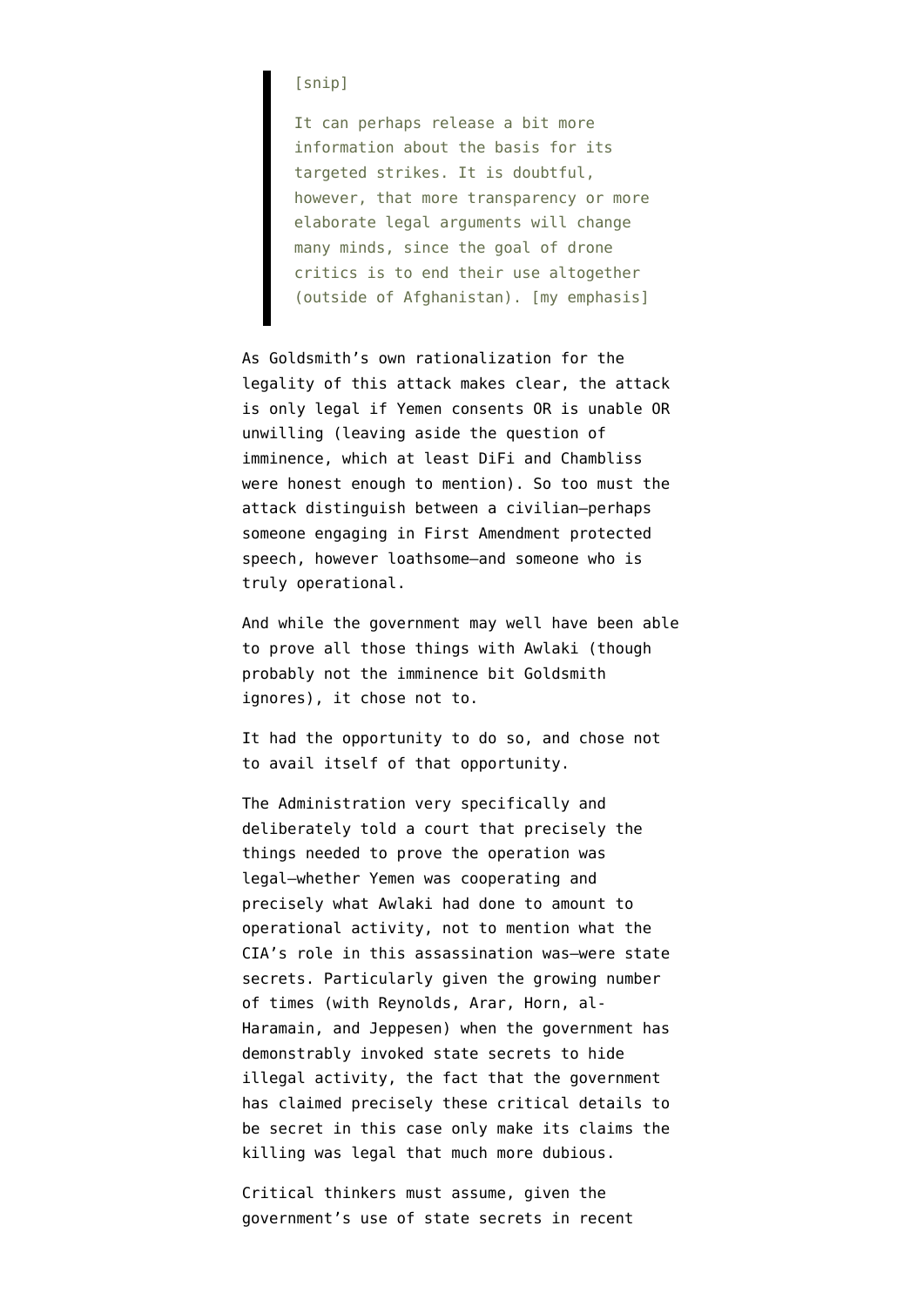years, that it invoked state secrets precisely because its legal case was suspect, at best.

Aside from [John Brennan spreading state secrets,](http://www.foxnews.com/politics/2011/09/30/us-born-terror-boss-anwar-al-awlaki-killed/) the Administration has tried to sustain the fiction that these details are secret in on the record statements, resulting in [this kind](http://abcnews.go.com/blogs/politics/2011/09/todays-qs-for-os-wh-9302011/) of buffoonery.

> Jake Tapper: You said that Awlaki was demonstrably and provably involved in operations. Do you plan on demonstrating —

> MR. CARNEY: I should step back. He is clearly — I mean "provably" may be a legal term. I think it has been well established, and it has certainly been the position of this administration and the previous administration that he is a leader in — was a leader in AQAP; that AQAP was a definite threat, was operational, planned and carried out terrorist attacks that, fortunately, did not succeed, but were extremely serious — including the ones specifically that I mentioned, in terms of the would-be Christmas Day bombing in 2009 and the attempt to bomb numerous cargo planes headed for the United States. And he was obviously also an active recruiter of al Qaeda terrorists. So I don't think anybody in the field would dispute any of those assertions.

> You don't think anybody else in the government would dispute that?

> MR. CARNEY: Well, I wouldn't know of any credible terrorist expert who would dispute the fact that he was a leader in al Qaeda in the Arabian Peninsula, and that he was operationally involved in terrorist attacks against American interests and citizens.

Do you plan on bringing before the public any proof of these charges?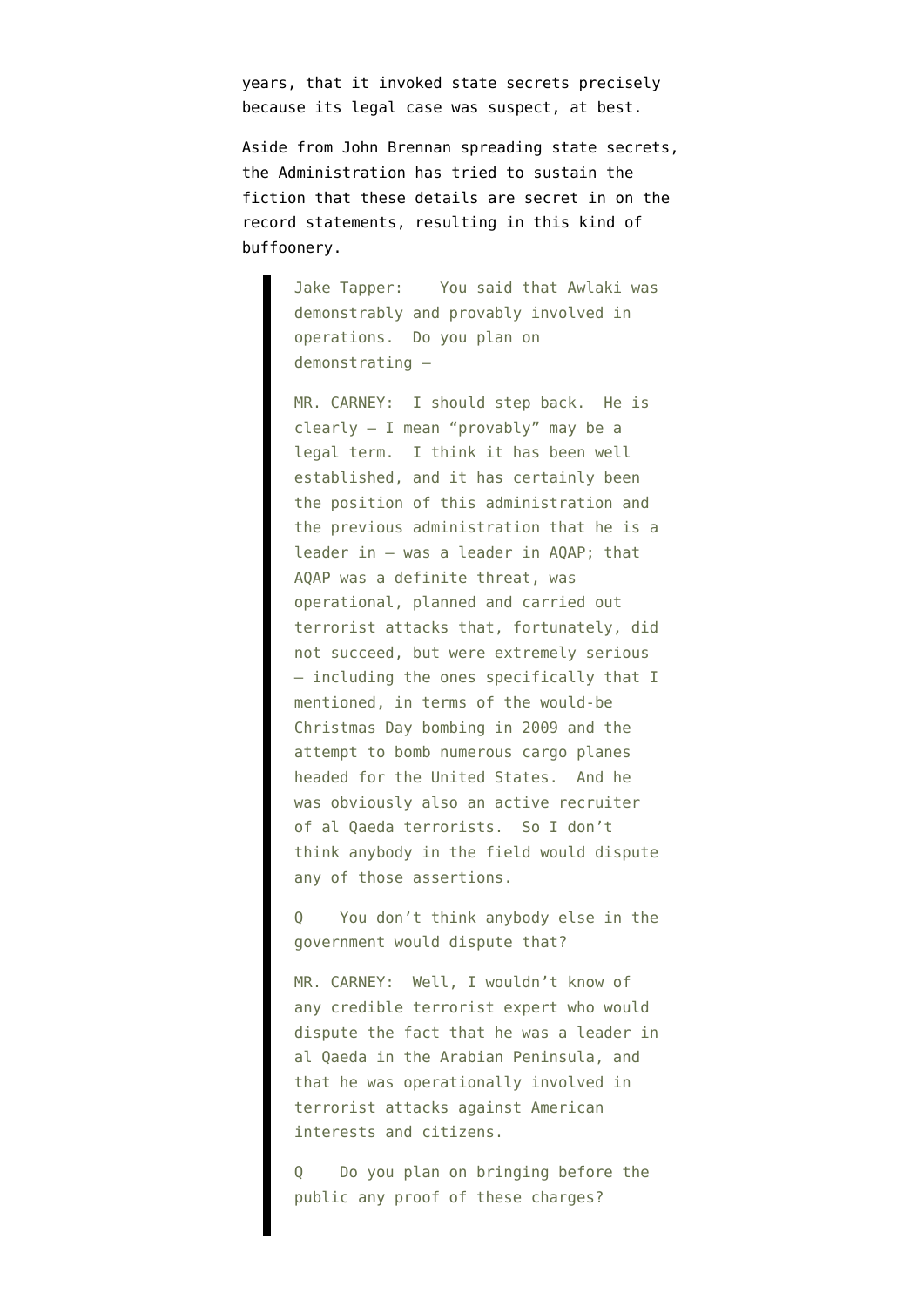MR. CARNEY: Again, the question makes us — has embedded within it assumptions about the circumstances of his death that I'm just not going to address.

Q How on earth does it have — I really don't understand. How does he's dead. You are asserting that he had operational control of the cargo plot and the Abdulmutallab plot. He's now dead. Can you tell us, or the American people — or has a judge been shown —

MR. CARNEY: Well, again, Jake, I'm not going to go any further than what I've said about the circumstances of his death and —

Q I don't even understand how they're tied.

MR. CARNEY: - the case against him, which, again, you're linking. And I think that —

Q You said that he was responsible for these things.

MR. CARNEY: Yes, but again —

Is there going to be any evidence presented?

MR. CARNEY: I don't have anything for you on that.

Q Do you not see at all — does the administration not see at all how a President asserting that he has the right to kill an American citizen without due process, and that he's not going to even explain why he thinks he has that right is troublesome to some people?

MR. CARNEY: I wasn't aware of any of those things that you said actually happening. And again, I'm not going to address the circumstances of Awlaki's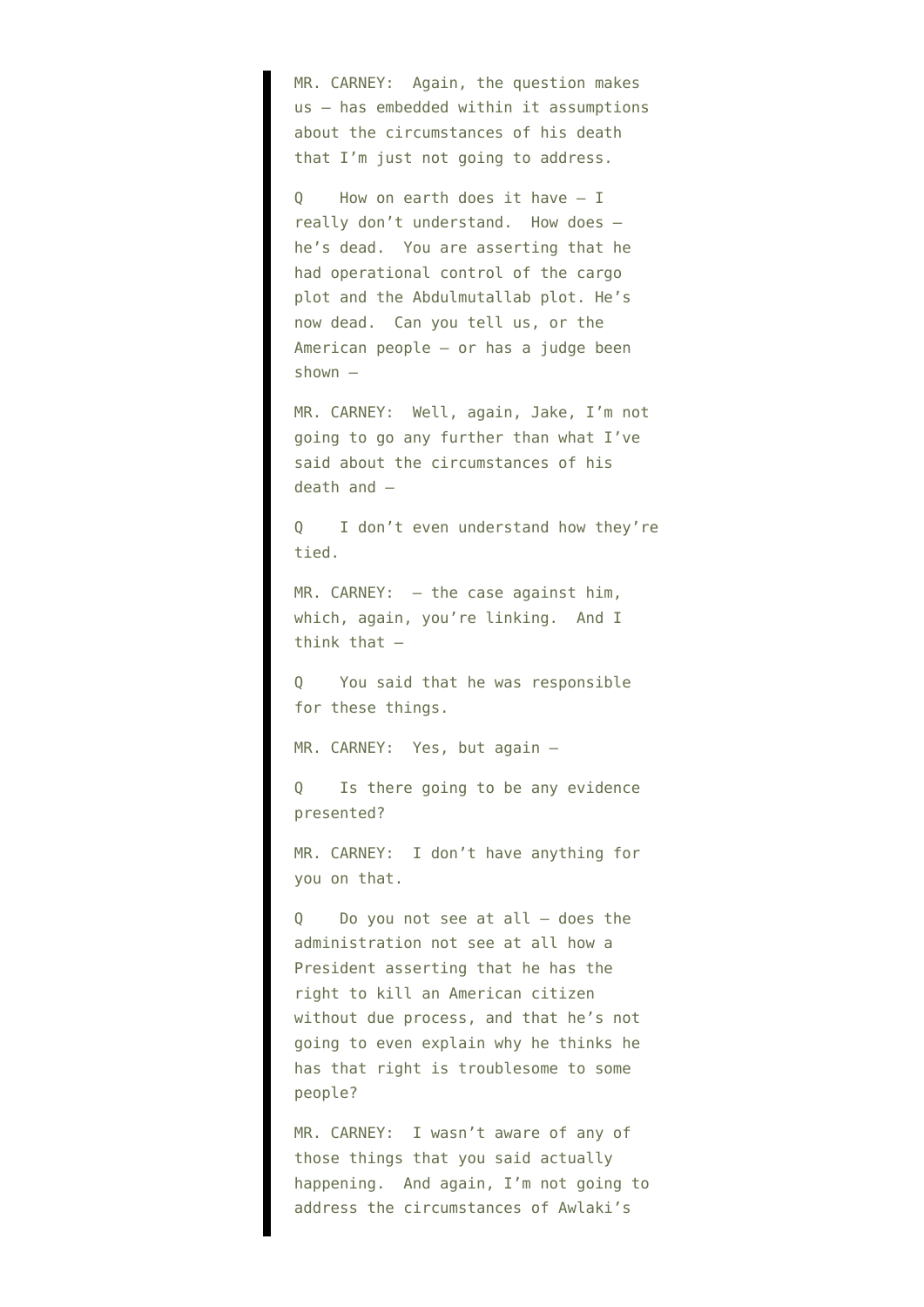death. I think, again, it is an important fact that this terrorist, who was actively plotting — had plotted in the past, and was actively plotting to attack Americans and American interests, is dead. But I'm not going to — from any angle — discuss the circumstances of his death.

Obama, too, [tried to sustain](http://www.msnbc.msn.com/id/21134540/vp/44733748#44733748) the fiction that the government (aside from John Brennan) can't share these details, though his discussion of cooperation with Yemen seems to violate the terms of Robert Gates' state secrets [invocation.](http://static1.firedoglake.com/28/files/2010/09/100925-Al-Aulaqi-Public-SecDef-Gates-.pdf)

> Michael Smerconish: Now comes the news that we've taken out Anwar al-Awlaki. Did you give that order?

Obama: I can't talk about the operational details, Michael. This is something that we had been working with the Yemeni government on for quite some time. There's been significant cooperation at the intelligence levels with a lot of countries in the region. We are very pleased that Mr. Awlaki is no longer going to be in a position to directly threaten the United States homeland as well as our allies around the world. This is the guy who was at the forefront of ordering the Christmas Day bomber to carry out his plan. They had put bombs in cartridges, printer cartridges, that were set to go off in US cargo planes and had it not been for outstanding intelligence work and cooperation with some of our partners that could have been a catastrophe. So this was a guy who was operationally involved in trying to kill Americans and the fact that he is now no longer around to initiate the kind of propaganda that also was recruiting people all around the world to [aid?] that murderous cause is I think very good for American security. [my emphasis]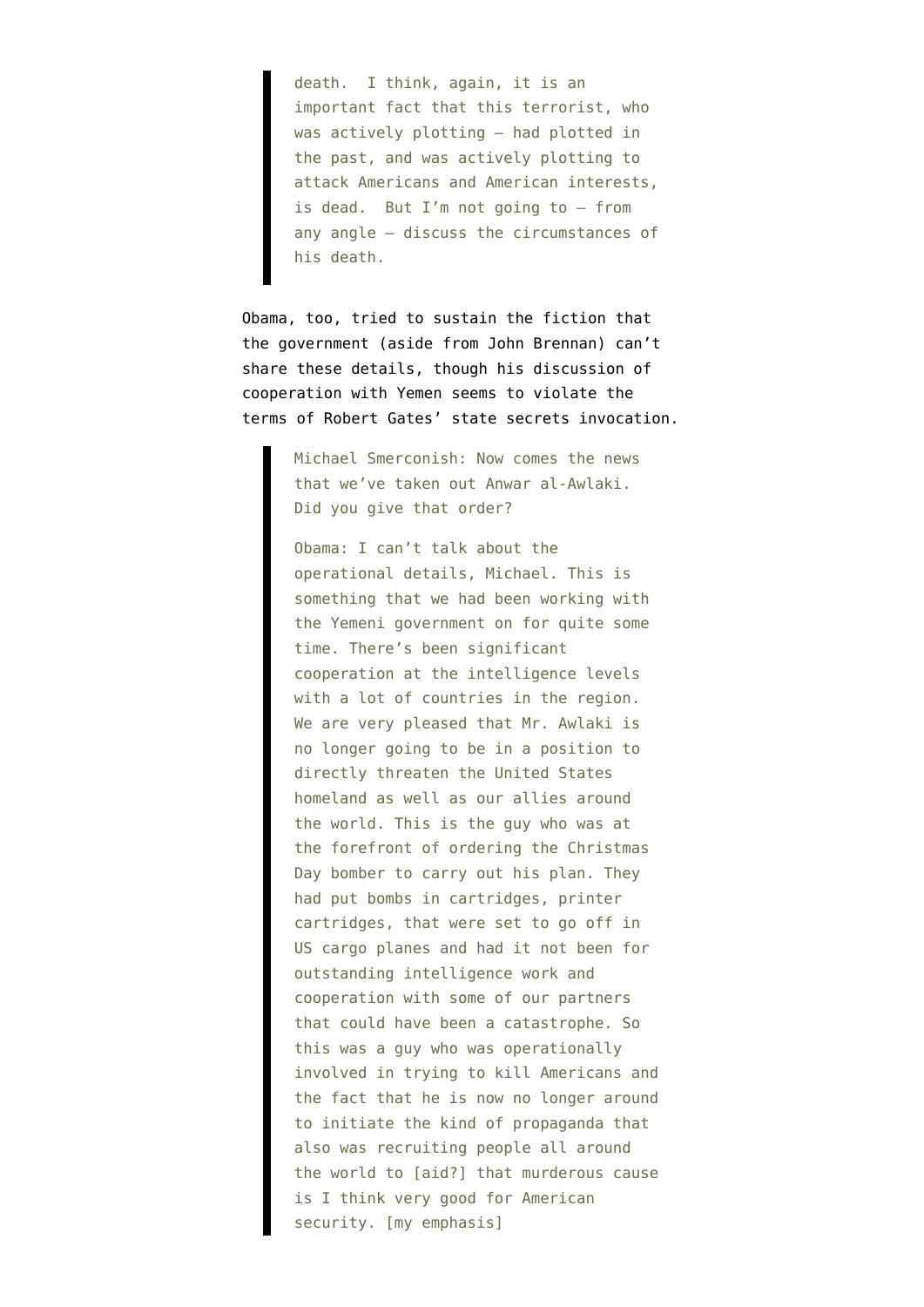Not only Obama's elision between Awlaki and the "they" who tried to use cartridges to bomb planes discredit his claim, so does the proliferation of executive branch officials [providing](http://www.washingtonpost.com/world/national-security/aulaqi-killing-reignites-debate-on-limits-of-executive-power/2011/09/30/gIQAx1bUAL_story.html) these details behind the veil of anonymity. That anonymity serves not only to hide the Administration's obvious selective prosecution of just some leaks, but also deploys reporters' reinforcement of the secrecy system as stand-in for any real scrutiny of the case.

You know, just the way the government used secrecy to lie us into the Iraq War?

The whole charade is made the more ridiculous given the counter-example of the Osama bin Laden killing. Sure, in that case, too, John Brennan led the brigade of boastful blabberers, both [on](http://www.emptywheel.net/2011/08/05/john-brennan-immunizing-the-truth/) [and off the record.](http://www.emptywheel.net/2011/08/05/john-brennan-immunizing-the-truth/) In that case, revealing the secrets of an uncontroversial but operationally more sensitive killing have had real repercussions for our relations with Pakistan (though perhaps useful ones, in that it forces us to deal with their duplicity) and may hurt the SEALs' effectiveness. By contrast, the Administration is trying much harder to pretend it's not leaking the details of the Awlaki death, in spite of the fact that Yemen leaked the details even before we did (President Saleh has obvious reasons to want to own this operation).

I guess it's a lot easier to transparently leak real details when only a very few people challenge the legal legitimacy of an operation, even if doing so does more damage to national security.

And finally there's the other lesson gleaned from comparing this to the OBL killing. I may not approve of the way they've gone about killing Anwar al-Awlaki. But a lot of voters do. And if the Administration were able to stop this charade of secrecy, then it could more loudly boast that Obama has a much bigger dick than even Dick Cheney (or whatever it is that killing terrorists proves). But because they've invested in this secrecy charade rather than making a